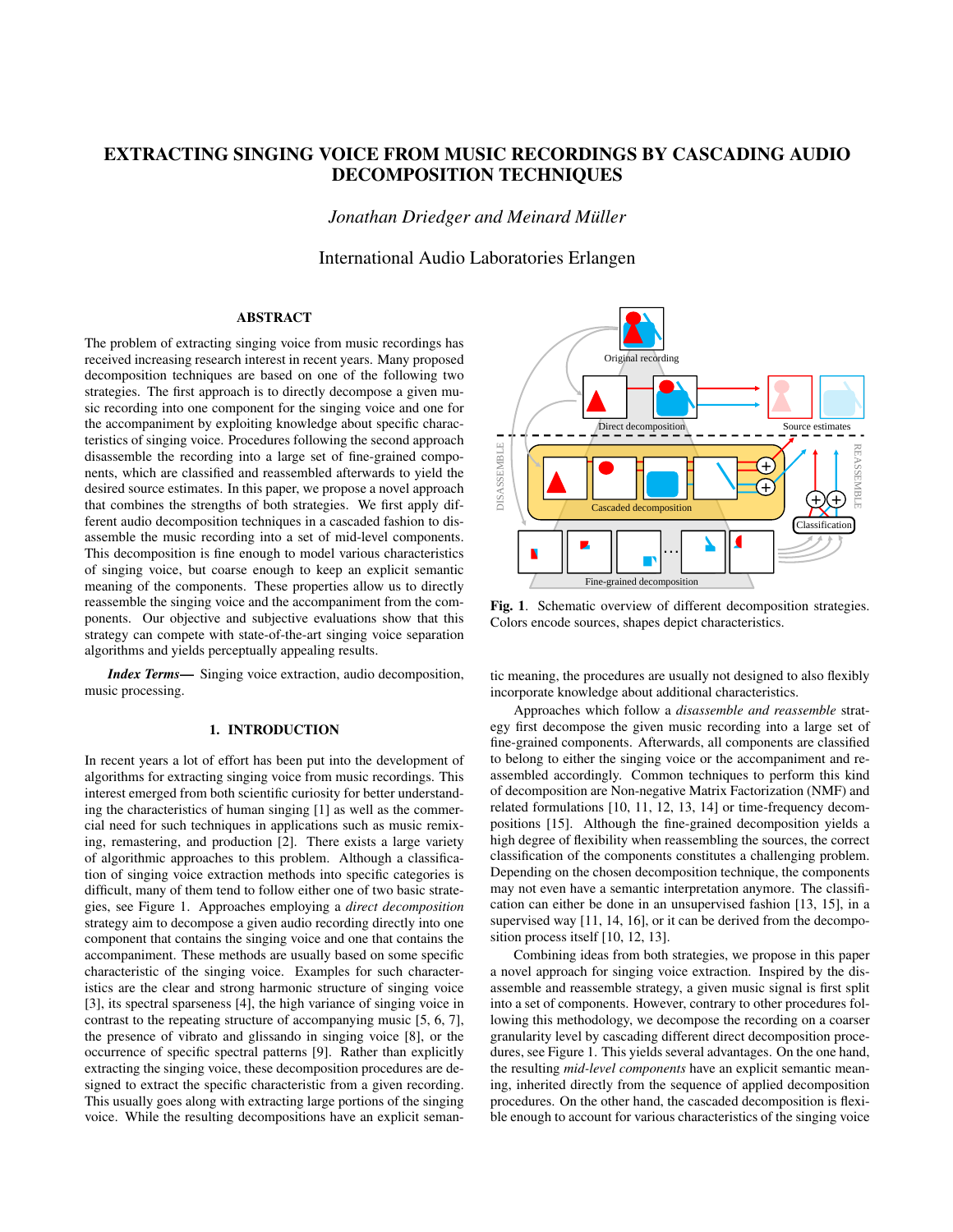

Fig. 2. Overview of our disassemble and reassemble approach. Audio material is visualized as stylized spectrograms. Spectral portions of the singing voice are depicted in red, spectral portions of the accompaniment in blue.

and the accompaniment. Mid-level components hold for example the fricatives in the singing voice or the harmonic portion of the accompaniment. Because of the explicit interpretation of all mid-level components, their classification can be done on the semantic level based on the characteristics which are assumed to be captured by the components. Estimates of the singing voice and the accompaniment are then reassembled by adding up the respective components. A review of the proposed procedure is given in Section 2, see also Figure 2. Our objective and subjective evaluation is then described in Section 3 and we conclude the paper in Section 4.

# 2. PROPOSED METHOD

In this section we briefly review the decomposition techniques which we use in order to disassemble a given music recording into midlevel components. As shown in Figure 2, we start by applying a *harmonic-percussive-residual* (HPR) decomposition procedure. The resulting three components are further processed with a fundamental frequency informed *melody-residual* (MR) decomposition procedure, a *transient-residual* (TR) decomposition procedure, and a *sparse-low rank* (SL) decomposition procedure, respectively. Finally, the resulting components are reassembled to form the estimates of the singing voice and the accompaniment.

#### 2.1. Harmonic-Percussive-Residual Decomposition (HPR)

This procedure decomposes an audio signal into a harmonic component that corresponds to horizontal spectral structures, a percussive component that corresponds to vertical spectral structures, and a residual component that captures sounds whose spectral structure is neither clearly horizontal nor vertical. Applied to a music recording with singing voice, the harmonic component usually contains most of the tonal portion of the singing voice as well as of the accompaniment. The percussive component holds sounds like fricatives in the sung lyrics, drum hits, or pronounced instrument onsets. In the residual component, one can often hear strong vibrato passages and sounds resulting from strong formants in the singing voice as well as noise-like instrument sounds as for example the decaying sound of a snare drum or an open hi-hat. For a detailed description and further information about the HPR decomposition method, we refer to [17].

#### 2.2. Melody-Residual Decomposition (MR)

This procedure, initially proposed in [3] as a singing voice extraction technique on its own, is based on the observation that singing voice usually has a clear and strong harmonic structure. Given the fundamental frequency track of the sung melody, the desired source is extracted from a spectrogram of the music recording by considering all time-frequency instances that correspond to the fundamental frequency track or one of its harmonics. This estimate, which may still contain portions of spectrally overlapping sources, is then refined using NMF-based techniques, see [3]. By subtracting the resulting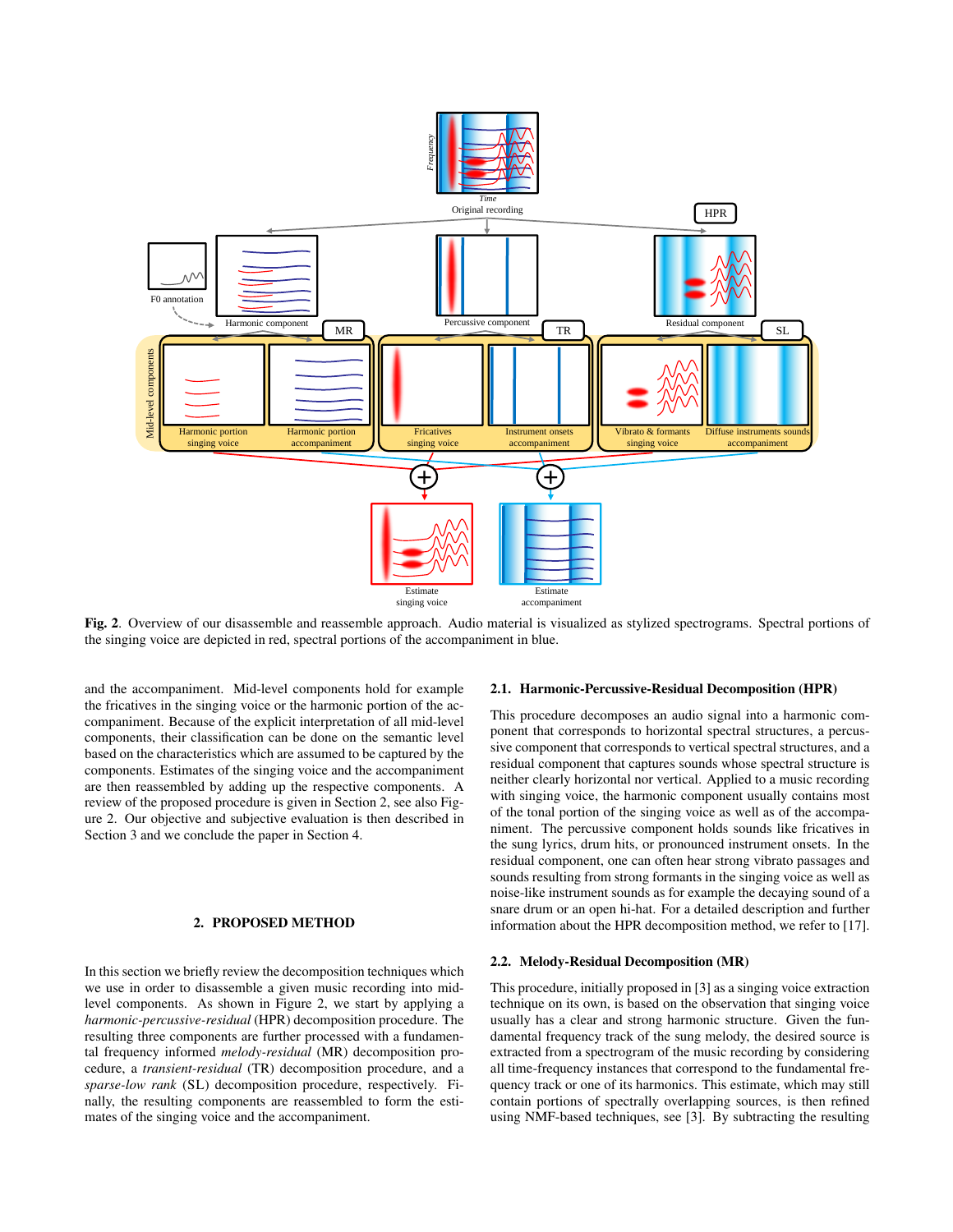melody component from the original recording, the accompaniment can be estimated as well. Applied to the harmonic component of the previous decomposition step, the resulting mid-level components hold the harmonic portion of the singing voice and the harmonic portion of the accompaniment, respectively.

#### 2.3. Transient-Residual Decomposition (TR)

Initially designed for the extraction of transient noise from speech signals in [18], the core observation of this decomposition procedure is that transients produced by a specific instrument, like for example a drum, usually occur many times in a given recording. In a spectral representation, these transients are similar to each other while the spectral structure of speech is usually more diverse. Given a spectrogram representation of an audio recording, spectral frames of similar structure are identified as transient candidates, and a prototype transient is computed by averaging over all candidates. This prototype is then subtracted from the spectrogram at the identified transient positions, yielding the spectrogram of the residual component. The transient component is then computed by subtracting the residual component from the original recording. Since a music recording usually contains different kinds of frequently occurring transients, as for example the ones produced by the bass drum, the snare, and the hi-hat, we apply this technique to the percussive component of the HPR decomposition in an iterative fashion. Hereby, we decompose it into one mid-level component that typically holds the instrument transients as well as a second one typically holding fricatives of the singing voice.

#### 2.4. Sparse-Low Rank Decomposition (SL)

This decomposition method, which has been used in the context of singing voice extraction in [4], is based on Robust Principle Component Analysis [19]. This technique splits a given matrix into the sum of two matrices, one being sparse and the other having a low rank. In our cascade, we apply this procedure to the spectrogram of the HPR decomposition's residual component. In this component, the contained formant and vibrato sounds tend to have a sparse spectral structure. The diffuse instrument sounds usually occur many times in a spectrally similar way and can be represented by a spectrogram having a low rank. Therefore, the sparse-low rank decomposition technique is well-suited to split the residual component of the first decomposition stage into a mid-level component that contains formant and vibrato sounds of the singing voice as well as a second mid-level component that contains diffuse instrument sounds.

## 3. EVALUATION

We evaluate our proposed procedure in three ways. First, we compare the performance of our approach with state-of-the-art singing voice extraction methods on a standard dataset by means of objective source separation evaluation measures. Then, we discuss the results of a subjective listening experiment, which shows that the singing voice estimates of our procedure have a high perceptual quality. Finally, we also provide an accompanying website for this paper where one can find all audio files used in the objective and subjective evaluation as well as many further audio examples.

#### 3.1. Objective Evaluation

To evaluate our proposed method in an objective way and to compare it to other procedures, we applied it to the well-known dataset of

 $IIRM* | CD-I | CD-R | SL | REPET* | VIIIMM* |$ 

| 7.9  | 4.9  | 3.7  | $-0.9$ | 4.1  | 5.6  |
|------|------|------|--------|------|------|
| 14.9 | 7.8  | 6.1  | 7.2    | 7.7  | 7.9  |
| 11.4 | 4.6  | 2.7  | $-0.8$ | 5.1  | 9.4  |
| 14.1 | 15.2 | 14.3 | 13.5   | 13.1 | 13.1 |
|      |      |      |        |      |      |
| 37.9 | 34.1 | 32.2 | 28.2   | 34.0 | 31.5 |
| 66.4 | 53.0 | 47.6 | 38.7   | 56.5 | 42.8 |
| 74.1 | 45.2 | 45.2 | 54.7   | 52.8 | 63.0 |
| 30.3 | 51.0 | 48.1 | 37.8   | 49.2 | 37.8 |
|      |      |      |        |      |      |

Table 1. Average PEASS measures for singing voice estimates on the SiSEC dataset. Results marked with (<sup>∗</sup> ) were reported on the website [20]. Higher numbers indicate better results.

the *Signal Separation Evaluation Campaign* (SiSEC) [20, 21]. This dataset consists of five pop music multitrack recordings. For algorithms that participated in previous rounds of the campaign, separation results along with objective evaluation measures are available online at [20]. The reported evaluation measures were computed using the *Perceptual Evaluation methods for Audio Source Separation* toolkit (PEASS) [22] and consist of the Signal to Distortion Ratio (SDR), the source Image to Spatial distortion Ratio (ISR), the Signal to Interference Ratio (SIR), the Signal to Artifacts Ratio (SAR), the Overall Perceptual Score (OPS), the Target-related Perceptual Score (TPS), the Interference-related Perceptual Score (IPS), and the Artifacts-related Perceptual Score (APS). To examine the influence of the fundamental frequency track that is needed for the MR decomposition step (see Section 2.2), we applied our cascaded decomposition procedure to all recordings in the dataset twice: Once "informed" (CD-I) with a manually annotated fundamental frequency track, and once "blind" (CD-B) with a track automatically extracted using the MELODIA vamp plug-in [23]. Table 1 shows the computed evaluation measures for our singing voice estimates together with those of several state-of-the-art singing voice extraction algorithms. The measures for the oracle ideal binary mask (IBM), the REpeating Pattern Extraction Technique (REPET) [5], as well as the Voiced+Unvoiced Instantaneous Mixture Model technique (VUIMM) [10] were taken directly from [20]. The results for the Sparse-Low rank decomposition (SL) were computed by ourselves. REPET and SL are representatives of direct decomposition approaches, while VUIMM employs a disassemble and reassemble strategy. The first observation is that our proposed procedure yields evaluation measures in the same order of magnitude as REPET and VUIMM. The IBM can be seen as an upper limit for separation quality when using binary masking. The performance of SL which is also part of our decomposition cascade, falls slightly behind. This indicates that our proposed approach can actually improve on the separation performance of its individual decomposition procedures. Finally, we can observe that using a manually annotated fundamental frequency track goes along with slight improvements of the objective evaluation measures.

#### 3.2. Listening Experiment

In order to analyze the subjective quality of the singing voice extracted by our procedure, we conducted a listening experiment. In order to be able to compare objective and subjective evaluation results, we considered the same procedures and the same dataset as in the objective evaluation. For each of the five recordings, the mixture of all sources as well as the separate singing voice, which consti-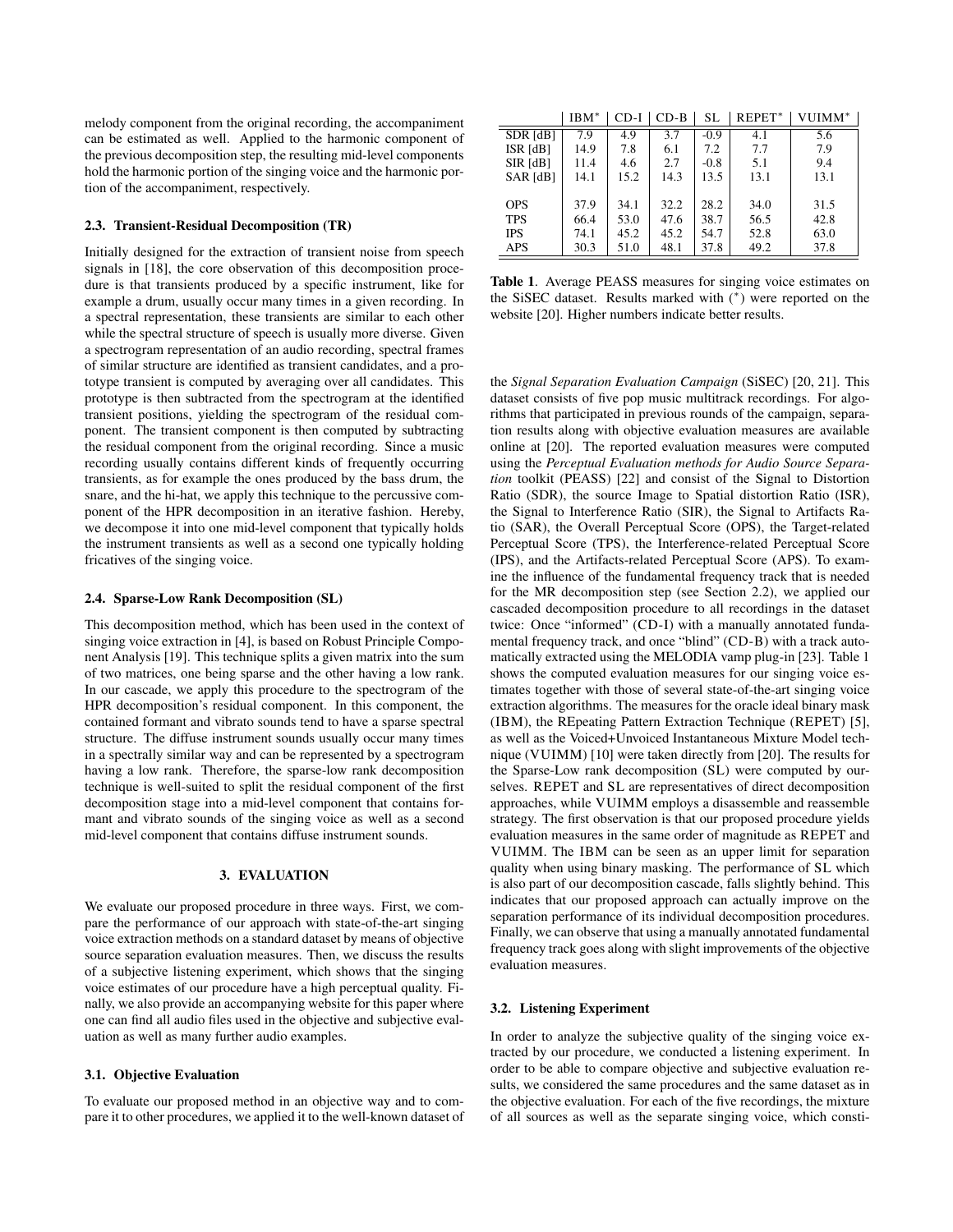

Fig. 3. Results of the performed listening experiment. Boxes indicate the interquartile range, black bars the median, and discs the objective OPS measures. Recordings: BEARLIN (#1), TAMY (#2), ANOTHER DREAMER (#3), FORT MINOR (#4), ULTIMATE NZ TOUR (#5).

tuted the *reference*, was given to the test participants. Their task was then to rate the *overall quality* of the different singing voice estimates with respect to the reference on a scale from 0 (poor) to 100 (excellent). The estimates were presented in a blind test along with a *hidden reference* (HR). Overall, 24 persons participated in the experiment from which six were excluded from the final evaluation during post screening since they were not able to detect the hidden reference reliably. The results are visualized in Figure 3 for all five recordings. In each plot, one finds the respective OPS measure indicated by a colored disk. This objective measure, also having a value range from 0 to 100, is designed to predict the overall quality rating of the test participants. However, you can see that IBM, CD-I, CD-B, and REPET tend to be underrated by the objective measure, while SL and VUIMM tend to be overrated. This indicates that the objective evaluation measures only vaguely correspond to human perception and that listening experiments are still necessary to obtain reliable measurements.

The subjective evaluation gives various insights. First, one can observe that VUIMM was rated rather low for all five recordings. Listening to the respective estimates reveals that here, although the accompaniment is usually suppressed well, the singing voice often has an unnatural, synthetic sound. This demonstrates that the reassembling of the singing voice from fine-grained components is a very difficult task. Also SL falls behind the remaining procedures. It shows that the direct decomposition of a recording into a sparse and a low rank component leaves the sparse singing voice estimate with a lot of musical noise which is reflected in the rating. In comparison to these two procedures, the singing voice estimates of CD-I, CD-B, and REPET are perceived to have a clearly better quality for recordings #1 and #2. For recording #3, CD-I and CD-B demonstrate the benefit of not focusing on a single characteristic of singing voice. Here, REPET's assumption of repeating patterns in the accompaniment is not satisfied which leads to many accompaniment residues in the singing voice estimate and therefore to lower ratings. CD-I and CD-B do not rely on a specific musical structure and therefore receive good ratings for this recording as well. For recording #4, rapped lyrics over a looped beat, REPET excels all other approaches since its assumption of a repeating accompaniment is met perfectly. The decomposition cascade of CD-I and CD-B was however not optimized to capture the spoken "non-singing voice" in rap music. In particular the MR decomposition fails and yields meaningless decomposition results what explains the lower ratings. Looking at the results for recording #5, the first observation is that here even IBM receives rather low ratings. This indicates that the extraction of the singing voice from recording #5 can be considered difficult. However, while CD-I and CD-B were rated similarly for recordings #1 to #4, CD-I performs much better than all other procedures on this

recording, even being close to IBM. It turns out that for this recording the blindly estimated fundamental frequency track has an octave error. Therefore, in the MR decomposition step only every second harmonic of the singing voice is extracted which leads to a thin sound of the singing voice estimate of CD-B. However, octave errors can be corrected easily by manual inspection. This example shows that it is possible to stabilize the performance of our procedure, even for difficult recordings, with very little user interaction.

## 3.3. Accompanying Website

The objective and subjective evaluation showed that our proposed method yields good estimates of the singing voice for the pop music recordings of the SiSEC dataset. One of the advantages of this method lies in its flexibility in the sense that, contrary to approaches like REPET, it does not make strong assumptions about the accompanying music material. To demonstrate that our procedure works on a wide range of musical styles, including genres like classical opera music, romantic piano music with singing, or even metal, we prepared an accompanying website for this paper at [24]. On this website, one can find many illustrative audio examples of decomposition results of our procedure along with the results of the intermediate decomposition steps.

### 4. CONCLUSION AND FUTURE WORK

In this paper, we have shown how different direct decomposition techniques can be cascaded to disassemble a given music recording into a set of semantically interpretable mid-level components. These components can be easily reassembled to yield estimates of the singing voice and the accompaniment in the recording. Objective and subjective evaluation on a standard dataset suggest that this approach yields singing voice estimates which are comparable to stateof-the-art methods. Furthermore, to demonstrate that our procedure works for a large variety of musical styles and genres going beyond the tested dataset, we also provide an accompanying website with additional audio material. In future work, we will investigate how further decomposition procedures, like for example *center channel extraction* methods [25], can be incorporated into our proposed cascade to further improve the quality of the extracted singing voice.

## Acknowledgments:

This work has been supported by the German Research Foundation (DFG MU 2686/6-1). The International Audio Laboratories Erlangen are a joint institution of the Friedrich-Alexander-Universität Erlangen-Nürnberg (FAU) and Fraunhofer IIS.